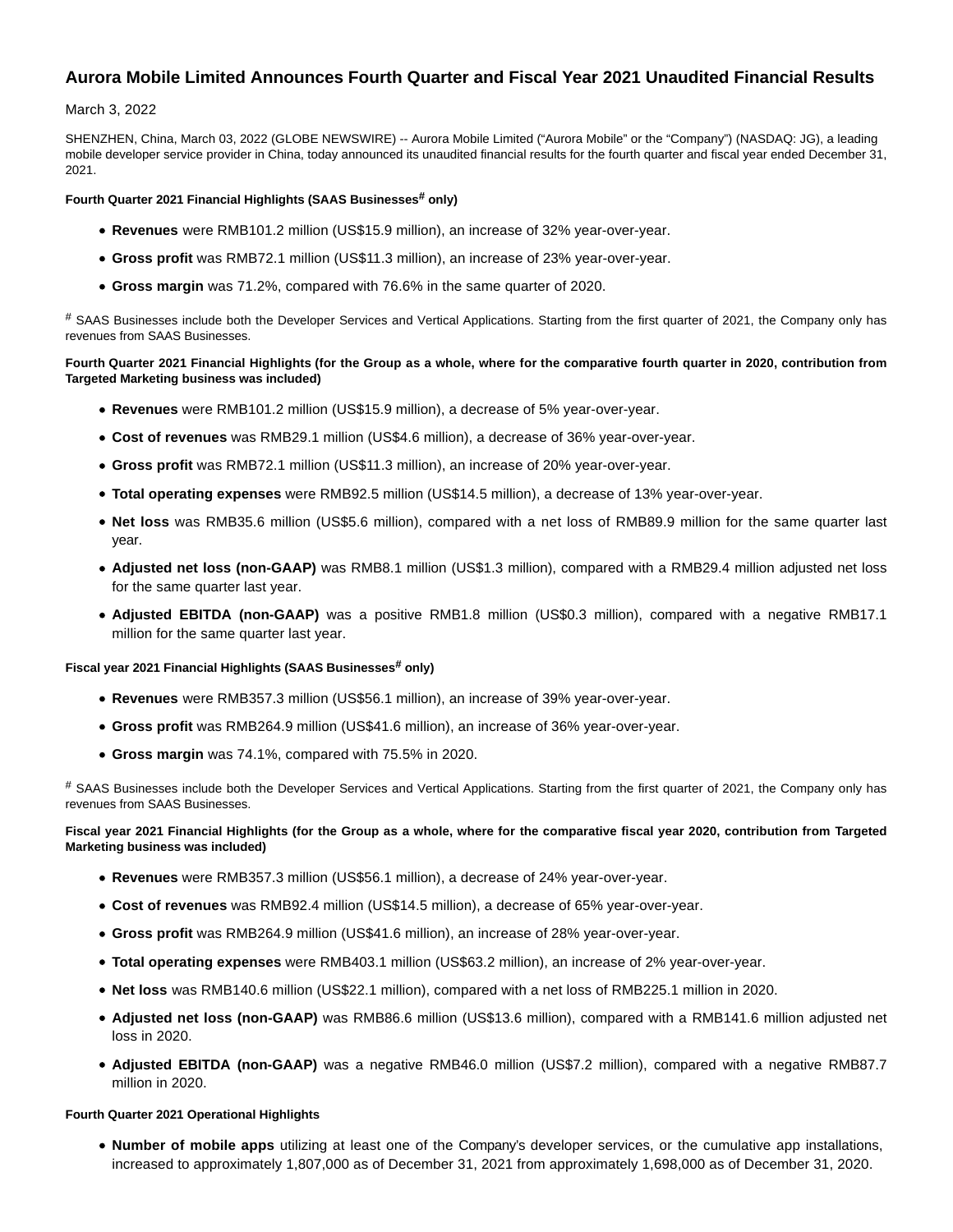- **Number of monthly active unique mobile devices** increased to 1.44 billion in December 2021 from 1.40 billion in December 2020.
- **Cumulative SDK installations** increased to 57.9 billion as of December 31, 2021 from 46.7 billion as of December 31, 2020.
- **Number of paying customers** increased to 2,768 in the fourth quarter of 2021 from 2,420 in the fourth quarter of 2020.

Mr. Weidong Luo, Chairman and Chief Executive Officer of Aurora Mobile, commented, "Despite a very challenging operating environment in 2021, we have achieved remarkable progress in our business operations and financial performance. The conclusion of the fourth quarter marked the first full year of our successful transition into our SAAS business model which includes Developer Services and Vertical Applications.

This quarter marks the highest SAAS revenue record for the Company surpassing RMB100 million for the first time, a key milestone for us! Revenues were RMB101.2 million, up by 32% year-over-year, and gross profit was RMB72.1 million, the highest gross profit since Q1'2020, up by 23% year-over-year. In addition. Adjusted EBITDA was RMB1.8 million, the first ever Adjusted EBITDA profitable quarter since our transition to the pure SAAS Businesses since Q1'2021, and Adjusted EBITDA significantly improved by RMB19.0 million year-over-year from negative RMB17.1 million in Q4'2020. Turning into profitability is a strong acknowledgement of our success in growing the topline revenues, as well as our disciplined approach to drive operational efficiencies throughout the year. We are committed to continue to control and optimize operating expenses across all business functions going forward, and we expect to further drive operating efficiencies in 2022. We are confident that with all these efforts in place, we are on the right path to achieve full year profitability on Ajusted EBITDA for 2022.

Earlier this week, we have entered into a definitive agreement to acquire a majority equity interest in SendCloud, China's leading Email API platform for consumer marketing and user-centric transactional email services. With the addition of SendCloud's email sending services, we will be able to quickly enrich our omni-channel customer engagement product offerings which currently include mobile app push notifications, SMS, WeChat official accounts, WeChat mini-programs, Alipay mini-programs, DingTalk, and enterprise WeChat. We therefore can provide customers with industry-leading technology to simplify their omni-channel communications, without having to manage different vendors for each channel. Together, we will have the joint advantages to provide a reliable and effective customer engagement platform for different industry verticals. Our paying customer base is also expected to almost double upon completion of this transaction, and both parties can benefit from this acquisition through more cross-selling opportunities to the combined customer base and help fuel our future revenue growth."

Mr. Fei Chen, President of Aurora Mobile, added, "In Q4'2021, our Developer Services continued to deliver solid results with a 42% year-over-year growth which was mainly fueled by a substantial 73% growth in Value-added Services and a 27% strong growth in our Subscription Services. Subscription Services revenues were RMB44.4 million, an increase of 27% year-over-year, primarily driven by new customer acquisition and strong growth in the private cloud services.

Value-added Services within Developer Services, which include revenues from JG Alliance services and Advertisement SAAS, continued to deliver impressive results by achieving a 73% year-over-year growth to RMB30.2 million from RMB17.4 million in Q4'2020. Since we first started our Value-added Services in Q4'2019, the revenue has exponentially grown by 8.2 times and reached a new historical high this quarter.

Vertical Applications mainly cover Financial Risk Management and Market Intelligence. These revenues grew steadily by 11% year-over-year, with the highest growth contribution coming from the Financial Risk Management business again. In the Financial Risk Management segment, revenues increased by 18% year-over-year with a solid 43% growth in ARPU. This record-high quarterly revenue has been the most meaningful achievement since Q1'2020, showing that the adverse impact of the pandemic on the Financial Risk Management business segment, is substantially behind us."

Mr. Shan-Nen Bong, Chief Financial Officer of Aurora Mobile, added, "For the fourth quarter of 2021, we delivered a set of excellent financials since the beginning of 2020 when we commenced the transition into the SAAS business model.

During the quarter, we streamlined our cost structure in an effort to further improve our overall operating efficiency and to ensure operating expenses remained at a healthy level. For Q4'2021, our operating expenses decreased by 13% year-over-year, which also contributed to the improvement in our Adjusted EBITDA balance. We will continue to optimize our organizational structures and actively manage our operating expenses while sustainably growing our revenues.

Our AR turnover days remained stable at 38 days this quarter compared to 37 days a year ago. Our disciplined accounting policy and cash collecting efforts ensure a timely collection of our Accounts Receivables. The total deferred revenue balance, which represents cash collected in advance from customers, has exceeded RMB100 million at quarter-end for the 7th consecutive quarter. As of December 31, 2021, the balance was RMB123.8 million, up from RMB119.0 million of Q3'2021."

#### **Fourth Quarter 2021 Financial Results**

**Revenues** were RMB101.2 million (US\$15.9 million), a decrease of 5% from RMB106.0 million in the same quarter of last year, mainly due to a 100% decrease in revenues from the legacy Targeted Marketing business as the Company exited this business by the end of 2020, and offset by the strong growth in revenues of 42% from Developer Services and 11% from Vertical Applications. In particular, the revenues from Value-added Services within Developer Services increased by 73% compared to the same quarter of last year.

**Cost of revenues** was RMB29.1 million (US\$4.6 million), a decrease of 36% from RMB45.9 million in the same quarter of last year. The decrease was mainly due to the decrease in media cost of RMB14.2 million as the Company has completely exited from the legacy Targeted Marketing business by the end of 2020.

**Gross profit** was RMB72.1 million (US\$11.3 million), an increase of 20% from RMB60.1 million in the same quarter of last year despite revenues decreased by 5% on a year-over-year basis. This is the result of our successful strategic shift in focus from a low margin legacy Targeted Marketing model to a high margin pure SAAS business model. Gross profit in the fourth quarter of 2021 was 100% contributed from the SAAS Businesses.

**Total operating expenses** were RMB92.5 million (US\$14.5 million), a decrease of 13% from RMB106.5 million in the same quarter of last year.

**Research and development expenses** were RMB45.0 million (US\$7.1 million), an increase of 11% from RMB40.6 million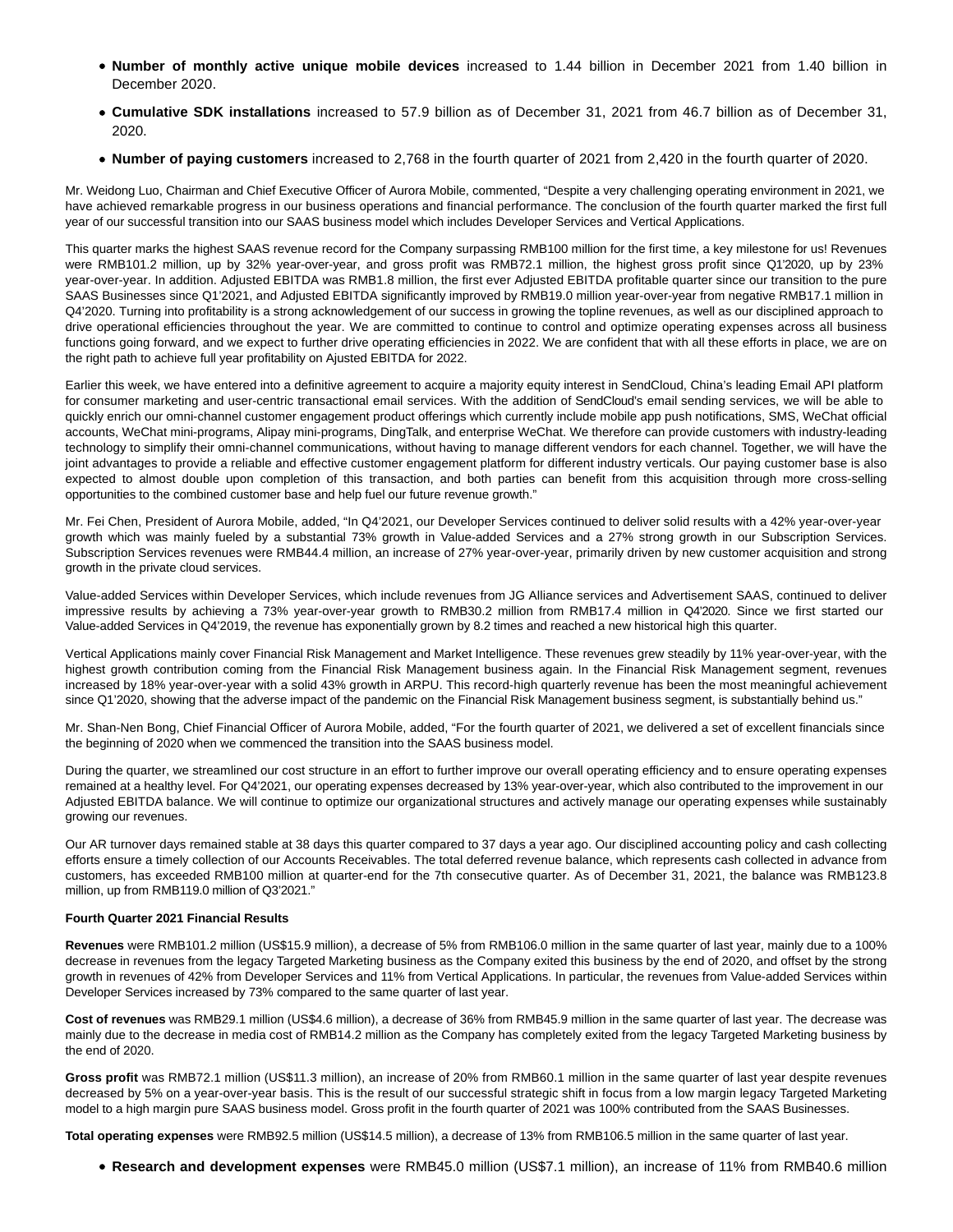in the same quarter of last year, mainly due to a RMB4.5 million increase in cloud cost to support the expansion of SAAS Businesses.

- **Sales and marketing expenses** were RMB33.2 million (US\$5.2 million), an increase of 48% from RMB22.3 million in the same quarter of last year, mainly due to an increase in personnel costs.
- **General and administrative expenses** were RMB14.4 million (US\$2.3 million), a decrease of 67% from RMB43.5 million in the same quarter of last year, mainly due to a RMB11.0 million decrease in bad debt provision due to our proactive and strict financial control measures, a RMB11.0 million decrease in long-lived assets impairment charge, and a RMB5.9 million decrease in personnel costs.

**Loss from operations** was RMB20.5 million (US\$3.2 million), compared with RMB46.4 million in the same quarter of last year.

**Net Loss** was RMB35.6 million (US\$5.6 million), compared with RMB89.9 million in the same quarter of last year.

**Adjusted net loss (non-GAAP)** was RMB8.1 million (US\$1.3 million), compared with RMB29.4 million in the same quarter of last year.

Adjusted EBITDA (non-GAAP) was a positive RMB1.8 million (US\$0.3 million) compared with a negative RMB17.1 million for the same quarter of last year.

The cash and cash equivalents, restricted cash and short-term investments were RMB284.6 million (US\$44.7 million) as of December 31, 2021 compared with RMB436.2 million as of December 31, 2020. The decrease was primarily due to convertible notes valued at US\$35.0 million were fully redeemed in April 2021.

#### **Fiscal year 2021 Financial Results**

**Revenues** were RMB357.3 million (US\$56.1 million), a decrease of 24% from RMB471.6 million in 2020, mainly due to a 100% decrease in revenues from the legacy Targeted Marketing business as the Company exited this business by the end of 2020, and offset by the strong growth in revenues of 46% from Developer Services and 24% from Vertical Applications. In particular, the annual revenues from Value-added Services within Developer Services increased by 86% compared to 2020.

**Cost of revenues** was RMB92.4 million (US\$14.5 million), a decrease of 65% from RMB265.4 million in 2020. The decrease was mainly due to the decrease in media cost of RMB165.9 million as the Company has completely exited from the legacy Targeted Marketing business by the end of 2020.

**Gross profit** was RMB264.9 million (US\$41.6 million), an increase of 28% from RMB206.2 million in 2020 despite revenues decreased by 24% year-over-year. This is the result of our successful strategic shift in focus from a low margin legacy Targeted Marketing model to a high margin pure SAAS business model. Gross profit in 2021 was 100% contributed from the SAAS Businesses.

**Total operating expenses** were RMB403.1 million (US\$63.2 million), an increase of 2% from RMB396.0 million in last year.

- **Research and development expenses** were RMB206.7 million (US\$32.4 million), an increase of 18% from RMB174.6 million in last year, mainly due to a RMB16.4 million increase in personnel costs and a RMB18.6 million increase in cloud cost to support the expansion of SAAS Businesses. The impact was partially offset by a RMB3.9 million decrease in depreciation expense.
- **Sales and marketing expenses** were RMB116.4 million (US\$18.3 million), an increase of 14% from RMB102.3 million in last year, mainly due to a RMB9.0 million increase in personnel costs, a RMB2.5 million increase in marketing expense, and a RMB2.9 million increase in travel & entertainment expense.
- **General and administrative expenses** were RMB79.9 million (US\$12.5 million), a decrease of 33% from RMB119.1 million in last year, mainly due to a RMB25.9 million decrease in bad debt provision which was the result of our company-wide concerted focus on strict financial control measures, and a RMB11.0 million decrease in long-lived assets impairment charge.

**Loss from operations** was RMB138.1 million (US\$21.7 million), compared with RMB189.8 million in 2020.

**Net Loss** was RMB140.6 million (US\$22.1 million), compared with RMB225.1 million in 2020.

**Adjusted net loss (non-GAAP)** was RMB86.6 million (US\$13.6 million), compared with RMB141.6 million in 2020.

**Adjusted EBITDA (non-GAAP)** was a negative RMB46.0 million (US\$7.2 million) compared with a negative RMB87.7 million in 2020.

#### **Business Outlook**

Based on the current available information, the Company sees full year 2022 revenue guidance to be in the range of RMB435.0 million to RMB455.0 million, representing growth of 22% to 27% year-over-year compared with 2021 results.

The above outlook is based on the current market conditions and reflects the Company's current and preliminary estimates of market and operating conditions and customer demand, which are all subject to change.

#### **Update on Share Repurchase**

As of December 31, 2021, the Company had repurchased a total of 920,606 ADS. No ADS were repurchased during the fourth quarter in 2021.

#### **Conference Call**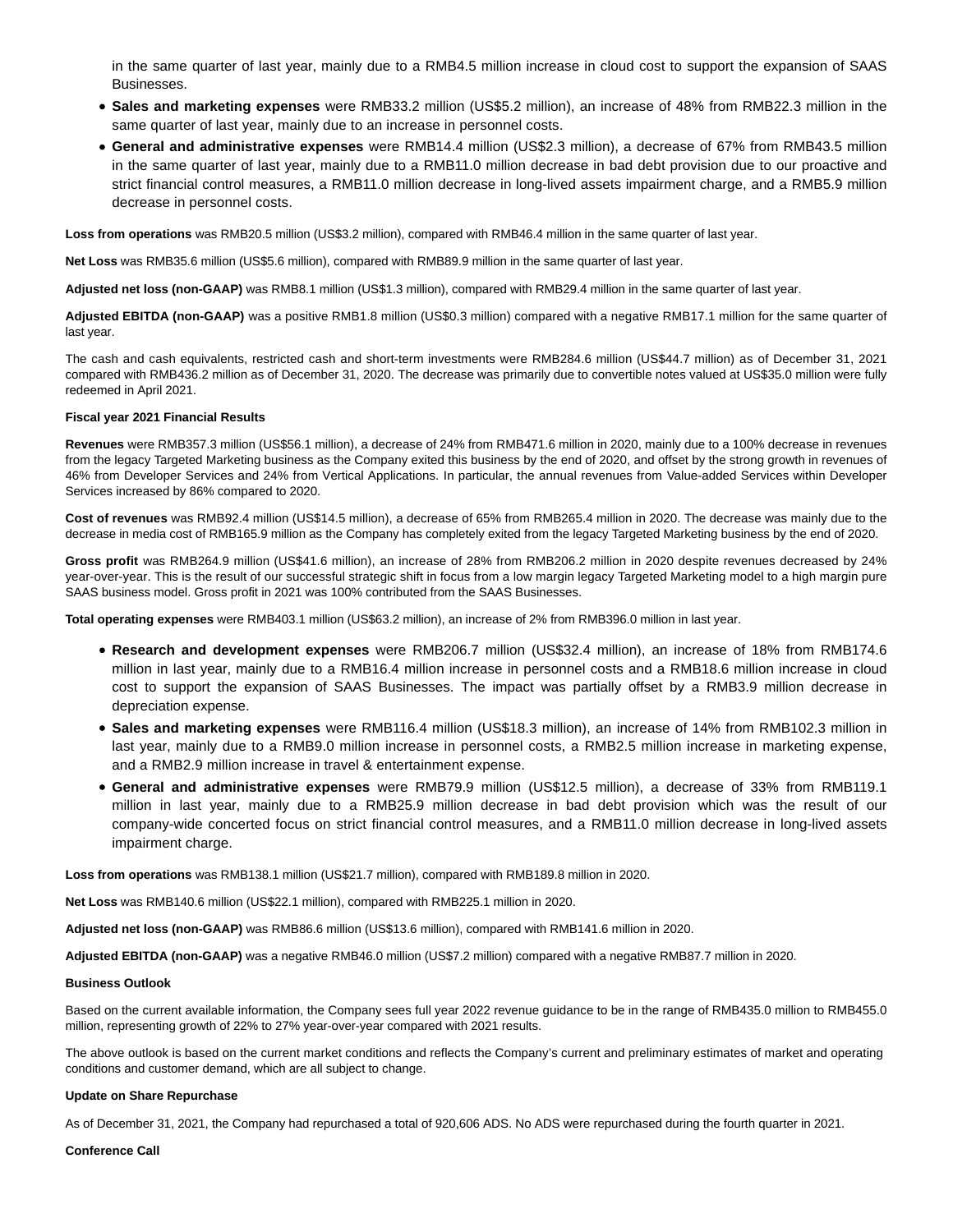The Company will host an earnings conference call on Thursday, March 3, 2022 at 7:30 a.m. U.S. Eastern Time (8:30 p.m. Beijing time on the same day).

Due to the outbreak of COVID-19, operator assisted conference calls are not available at the moment. All participants must register in advance to join the conference using the link provided below. Please dial in 15 minutes before the call is scheduled to begin. Conference access information will be provided upon registration.

Participant Online Registration: [https://apac.directeventreg.com/registration/event/6088538](https://www.globenewswire.com/Tracker?data=21UIjKGKRnAsGT1Qp5Zep3UQMx5m5gNZyThio-DpLPTujmXuUb-_O-T6Xdo5-ZSL13iDHo6S0q_mA4Ows81XUOZjdgDWZAiI5wIfCzHf8WtP6xpuwKH2a-q89GGYtCeywGNXNAKsHYM4HQ21uZ25tbgNeP4xTV1iJfuGcgL-i2FvbVabJY_3173bSwoLGb6K)

A telephone replay of the call will be available after the conclusion of the conference call through 9:00 p.m. U.S. Eastern Time, March 10, 2022.

The dial-in details for the replay are as follows:

| International:  | $+61281990299$ |
|-----------------|----------------|
| U.S. Toll Free: | 1-855-452-5696 |
| Passcode:       | 6088538        |

A live and archived webcast of the conference call will be available on the Investor Relations section of Aurora Mobile's website at https://ir.jiguang.cn/.

#### **Use of Non-GAAP Financial Measures**

In evaluating the business, the Company considers and uses two non-GAAP measures, adjusted net loss and adjusted EBITDA, as a supplemental measure to review and assess its operating performance. The presentation of these non-GAAP financial measures is not intended to be considered in isolation or as a substitute for the financial information prepared and presented in accordance with U.S. GAAP. The Company defines adjusted net loss as net loss excluding share-based compensation, reduction in force charges, impairment of long-lived assets, impairment of long-term investment and change in fair value of foreign currency swap contract. The Company defines adjusted EBITDA as net loss excluding interest expense, depreciation of property and equipment, amortization of intangible assets, income tax expenses, share-based compensation, reduction in force charges, impairment of long-lived assets, impairment of long-term investment and change in fair value of foreign currency swap contract.

The Company believes that adjusted net loss and adjusted EBITDA help identify underlying trends in its business that could otherwise be distorted by the effect of certain expenses that it includes in loss from operations and net loss.

The Company believes that adjusted net loss and adjusted EBITDA provide useful information about its operating results, enhance the overall understanding of its past performance and future prospects and allow for greater visibility with respect to key metrics used by the management in their financial and operational decision-making.

The non-GAAP financial measures are not defined under U.S. GAAP and are not presented in accordance with U.S. GAAP. The non-GAAP financial measures have limitations as analytical tools. One of the key limitations of using adjusted net loss and adjusted EBITDA is that they do not reflect all items of income and expense that affect the Company's operations. Further, the non-GAAP financial measures may differ from the non-GAAP information used by other companies, including peer companies, and therefore their comparability may be limited.

The Company compensates for these limitations by reconciling the non-GAAP financial measures to the nearest U.S. GAAP performance measure, all of which should be considered when evaluating the Company's performance. The Company encourages you to review its financial information in its entirety and not rely on a single financial measure.

Reconciliations of the non-GAAP financial measures to the most comparable U.S. GAAP measure are included at the end of this press release.

#### **Safe Harbor Statement**

This announcement contains forward-looking statements. These statements are made under the "safe harbor" provisions of the U.S. Private Securities Litigation Reform Act of 1995. These forward-looking statements can be identified by terminology such as "will," "expects," "anticipates," "future," "intends," "plans," "believes," "estimates," "confident" and similar statements. Among other things, the Business Outlook and quotations from management in this announcement, as well as Aurora Mobile's strategic and operational plans, contain forward-looking statements. Aurora Mobile may also make written or oral forward-looking statements in its reports to the U.S. Securities and Exchange Commission, in its annual report to shareholders, in press releases and other written materials and in oral statements made by its officers, directors or employees to third parties. Statements that are not historical facts, including but not limited to statements about Aurora Mobile's beliefs and expectations, are forward-looking statements. Forward-looking statements involve inherent risks and uncertainties. A number of factors could cause actual results to differ materially from those contained in any forward-looking statement, including but not limited to the following: Aurora Mobile's strategies; Aurora Mobile's future business development, financial condition and results of operations; Aurora Mobile's ability to attract and retain customers; its ability to develop and effectively market data solutions, and penetrate the existing market for developer services; its ability to transition to the new advertising-driven SAAS business model; its ability maintain or enhance its brand; the competition with current or future competitors; its ability to continue to gain access to mobile data in the future; the laws and regulations relating to data privacy and protection; general economic and business conditions globally and in China and assumptions underlying or related to any of the foregoing. Further information regarding these and other risks is included in the Company's filings with the Securities and Exchange Commission. All information provided in this press release and in the attachments is as of the date of the press release, and Aurora Mobile undertakes no duty to update such information, except as required under applicable law.

#### **About Aurora Mobile Limited**

Founded in 2011, Aurora Mobile is a leading mobile developer service provider in China. Aurora Mobile is committed to providing efficient and stable push notification, one-click verification, and app traffic monetization services to help developers improve operational efficiency, grow and monetize. Meanwhile, Aurora Mobile's vertical applications have expanded to market intelligence and financial risk management, empowering various industries to improve productivity and optimize decision-making.

For more information, please visi[t https://ir.jiguang.cn/.](https://www.globenewswire.com/Tracker?data=21UIjKGKRnAsGT1Qp5Zepx57eYhzu3fi27jfQgjci9gHTDSc25e_zb9pPbCkZWA1sdI_ZMAYLNKNTyEF0__ZJHXTFM344AT8FvIpKPISCYo=)

#### **For investor and media inquiries, please contact:**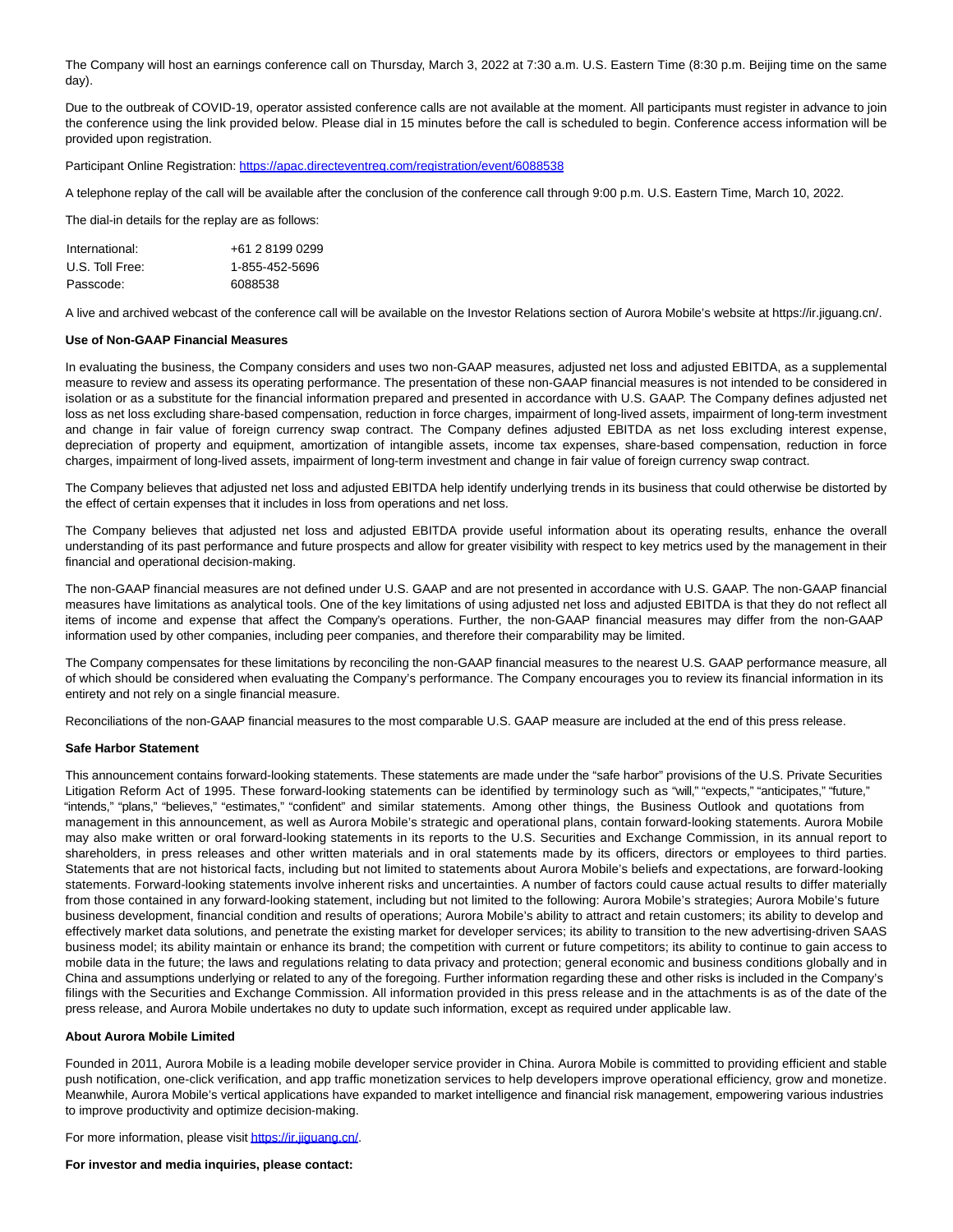## **Aurora Mobile Limited**

#### [ir@jiguang.cn](https://www.globenewswire.com/Tracker?data=b6Kz7ZZ_rggJNl9uATbTHiLheUoZSyaUXo0BnIiFpE-RCR4-fmRx3R1myW5txSMS7x2VzFVANK3LLT3HOz0HoA==)

### **Christensen**

In China

Mr. Eric Yuan

Phone: +86-10-5900-1548

E-mail: eyuan@christensenir.com

In U.S.

Ms. Linda Bergkamp

Phone: +1-480-614-3004

Email[: lbergkamp@christensenir.com](https://www.globenewswire.com/Tracker?data=NzZToeSuQdLb1tm-8gIo7n_XyaZj0q3JKRW9B4CddHJc96ZZbyq8myPuhYUYH0O0vRH7lMAO1eByGd7Iwo0ocJMPIAylRWmJ7IsGM4iMcRdwayEU93g6gguH4OPuIuJK)

## Footnote:

This announcement contains translations of certain RMB amounts into U.S. dollars at specified rates solely for the convenience of the reader. Unless otherwise noted, all translations from RMB to U.S. dollars are made at a rate of RMB6.3726 to US\$1.00, the exchange rate set forth in the H.10 statistical release of the Board of Governors of the Federal Reserve System as of December 30, 2021.

## **AURORA MOBILE LIMITED**

### **UNAUDITED INTERIM CONDENSED CONSOLIDATED INCOME STATEMENTS**

|                                                           | Three months ended      |                          |                      |           | Twelve months ended     |            |              |
|-----------------------------------------------------------|-------------------------|--------------------------|----------------------|-----------|-------------------------|------------|--------------|
|                                                           | December<br>31,<br>2020 | September<br>30,<br>2021 | December 31,<br>2021 |           | December<br>31,<br>2020 |            | December 31. |
|                                                           | <b>RMB</b>              | <b>RMB</b>               | <b>RMB</b>           | US\$      | <b>RMB</b>              | <b>RMB</b> | US\$         |
| <b>Revenues</b>                                           | 105,994                 | 90,517                   | 101,196              | 15,880    | 471,614                 | 357,322    | 56,072       |
| <b>Cost of revenues</b>                                   | (45, 885)               | (23, 167)                | (29, 138)            | (4, 572)  | (265, 436)              | (92, 393)  | (14, 498)    |
| <b>Gross profit</b>                                       | 60,109                  | 67,350                   | 72,058               | 11,308    | 206,178                 | 264,929    | 41,574       |
| <b>Operating expenses</b>                                 |                         |                          |                      |           |                         |            |              |
| Research and development                                  | (40,602)                | (55, 511)                | (44,992)             | (7,060)   | (174, 597)              | (206, 722) | (32, 439)    |
| Sales and marketing                                       | (22, 341)               | (29, 358)                | (33, 153)            | (5,202)   | (102, 319)              | (116, 415) | (18, 268)    |
| General and administrative                                | (43, 517)               | (18, 831)                | (14, 399)            | (2,260)   | (119,087)               | (79, 922)  | (12, 542)    |
| <b>Total operating expenses</b>                           | (106, 460)              | (103, 700)               | (92, 544)            | (14, 522) | (396,003)               | (403, 059) | (63, 249)    |
| Loss from operations                                      | (46, 351)               | (36, 350)                | (20, 486)            | (3,214)   | (189, 825)              | (138, 130) | (21, 675)    |
| Foreign exchange gain/(loss), net                         | 3                       | 535                      | (2,407)              | (378)     | 10                      | (3,376)    | (530)        |
| Interest income                                           | 1,568                   | 1,668                    | 1,599                | 251       | 6,131                   | 6,597      | 1,035        |
| Interest expense                                          | (2,821)                 | (1,936)                  | (1,901)              | (298)     | (11, 724)               | (8, 815)   | (1, 383)     |
| Other loss                                                | (42, 406)               | (507)                    | (15, 499)            | (2, 432)  | (30, 814)               | (2,908)    | (456)        |
| Change in fair value of structured notes                  | 157                     |                          |                      |           | 1,233                   | 20         | 3            |
| Change in fair value of foreign currency<br>swap contract |                         | 1,019                    | 3,136                | 492       |                         | 6,060      | 951          |
| Loss before income taxes                                  | (89, 850)               | (35, 571)                | (35, 558)            | (5, 579)  | (224, 989)              | (140, 552) | (22, 055)    |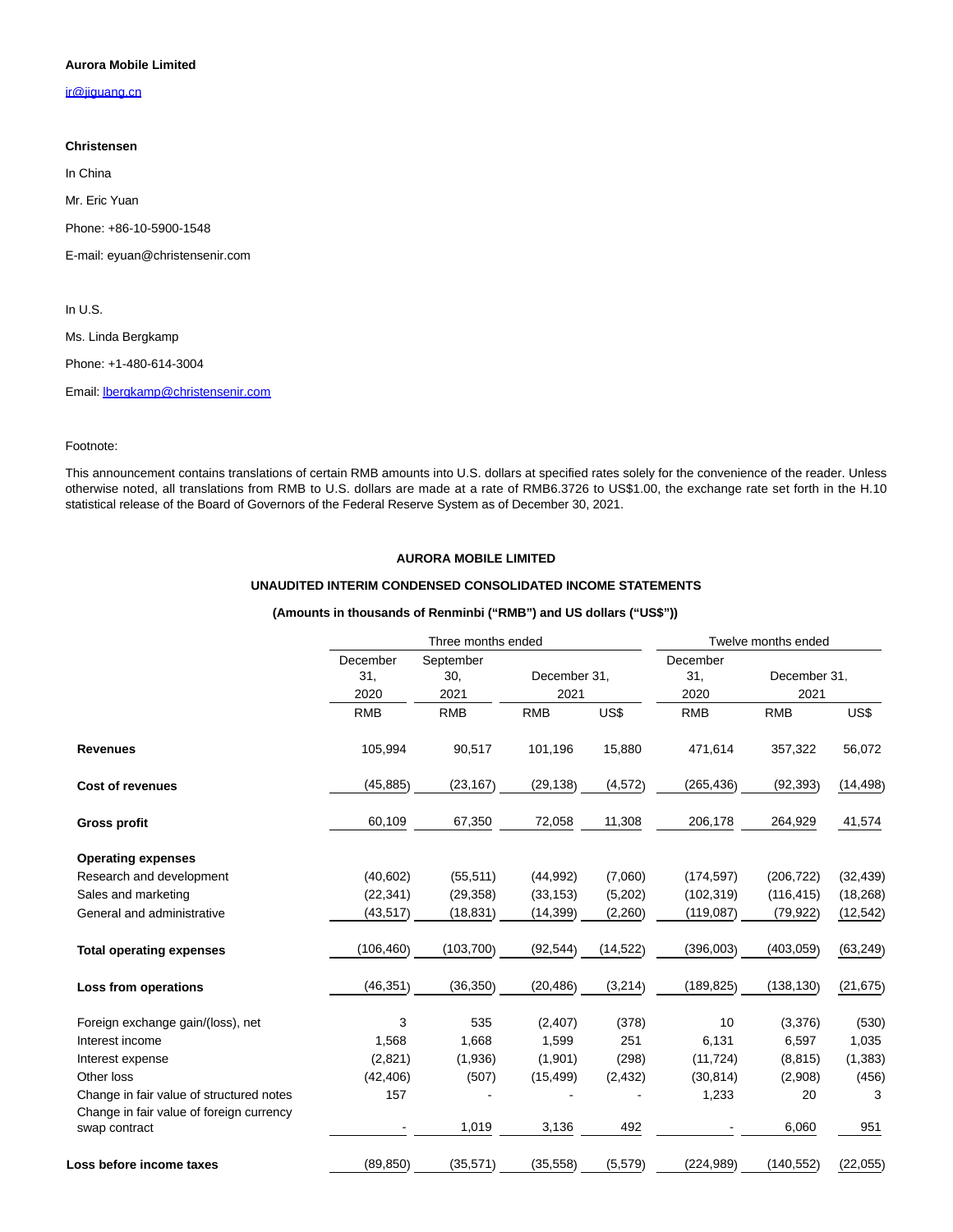| Income tax expenses | (86)     | $\sim$   | .        | (3      | (86                           | (32       | (5        |
|---------------------|----------|----------|----------|---------|-------------------------------|-----------|-----------|
| <b>Net loss</b>     | (89,936) | (35.571) | (35.579) | (5,582) | $.5.075$ <sup>1</sup><br>100E | (140.584) | \2,060.∠∠ |

## **AURORA MOBILE LIMITED**

# **UNAUDITED INTERIM CONDENSED CONSOLIDATED INCOME STATEMENTS (continued)**

# **(Amounts in thousands of Renminbi ("RMB") and US dollars ("US\$"), except for number of shares and per share data)**

|                                                                         |                         | Three months ended       |                      |            |                         | Twelve months ended   |                       |  |
|-------------------------------------------------------------------------|-------------------------|--------------------------|----------------------|------------|-------------------------|-----------------------|-----------------------|--|
|                                                                         | December<br>31,<br>2020 | September<br>30,<br>2021 | December 31.<br>2021 |            | December<br>31,<br>2020 |                       | December 31<br>2021   |  |
|                                                                         | <b>RMB</b>              | <b>RMB</b>               | <b>RMB</b>           | US\$       | <b>RMB</b>              | <b>RMB</b>            | US\$                  |  |
| Net loss attributable to Aurora<br><b>Mobile Limited's shareholders</b> | (89, 936)               | (35, 571)                | (35, 579)            | (5, 582)   | (225,075)               | (140, 584)            | (22,060)              |  |
| Net loss attributable to common<br>shareholders                         | (89, 936)               | (35, 571)                | (35, 579)            | (5, 582)   | (225,075)               | (140, 584)            | (22,060)              |  |
| Net loss per share, for Class A and<br><b>Class B common shares:</b>    |                         |                          |                      |            |                         |                       |                       |  |
| Class A Common Shares - basic and<br>diluted                            | (1.16)                  | (0.45)                   | (0.45)               | (0.07)     | (2.91)                  | (1.78)                | (0.28)                |  |
| Class B Common Shares - basic and<br>diluted                            | (1.16)                  | (0.45)                   | (0.45)               | (0.07)     | (2.91)                  | (1.78)                | (0.28)                |  |
| Shares used in net loss per share<br>computation:                       |                         |                          |                      |            |                         |                       |                       |  |
| Class A Common Shares - basic and<br>diluted                            | 60,815,983              | 61,906,065               | 61,990,190           | 61,990,190 | 60,415,978              | 61,809,501 61,809,501 |                       |  |
| Class B Common Shares - basic and<br>diluted                            | 17,000,189              | 17,000,189               | 17,000,189           | 17,000,189 | 17,000,189              |                       | 17,000,189 17,000,189 |  |
| Other comprehensive income/(loss)                                       |                         |                          |                      |            |                         |                       |                       |  |
| Foreign currency translation<br>adjustments                             | 2,824                   | (294)                    | 1,278                | 201        | 4,450                   | 1,638                 | 257                   |  |
| <b>Total other comprehensive</b><br>income/(loss), net of tax           | 2,824                   | (294)                    | 1,278                | 201        | 4,450                   | 1,638                 | 257                   |  |
|                                                                         |                         |                          |                      |            |                         |                       |                       |  |
| <b>Comprehensive loss</b>                                               | (87, 112)               | (35, 865)                | (34, 301)            | (5, 381)   | (220, 625)              | (138, 946)            | (21, 803)             |  |
| Comprehensive loss attributable to<br><b>Aurora Mobile Limited</b>      | (87, 112)               | (35, 865)                | (34, 301)            | (5,381)    | (220, 625)              | (138, 946)            | (21, 803)             |  |

# **AURORA MOBILE LIMITED**

## **UNAUDITED INTERIM CONDENSED CONSOLIDATED BALANCE SHEET**

|                           |                   | As of             |        |  |  |  |  |
|---------------------------|-------------------|-------------------|--------|--|--|--|--|
|                           | December 31, 2020 | December 31, 2021 |        |  |  |  |  |
|                           | <b>RMB</b>        | <b>RMB</b>        | US\$   |  |  |  |  |
| <b>ASSETS</b>             |                   |                   |        |  |  |  |  |
| <b>Current assets:</b>    |                   |                   |        |  |  |  |  |
| Cash and cash equivalents | 356,115           | 90,552            | 14,210 |  |  |  |  |
| Restricted cash           | 115               | 164,030           | 25,740 |  |  |  |  |
| Derivative assets         | 100               | 5,989             | 940    |  |  |  |  |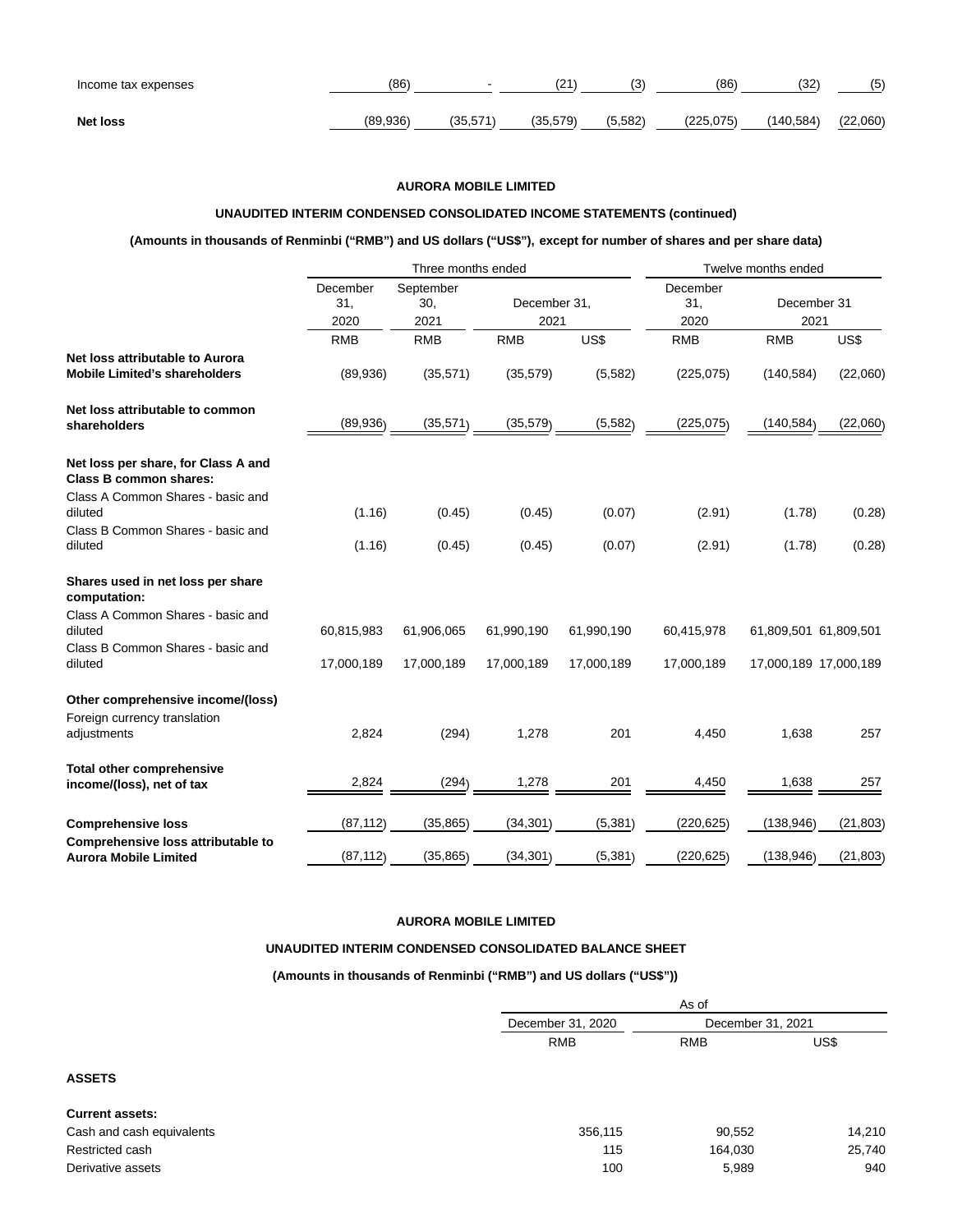| Short-term investments               | 80,000  | 30,000  | 4,708  |
|--------------------------------------|---------|---------|--------|
| Accounts receivable                  | 44,886  | 43,860  | 6,883  |
| Prepayments and other current assets | 49,013  | 46,670  | 7,323  |
| Amounts due from a related party     | ۰       | 35      | 5      |
| <b>Total current assets</b>          | 530,229 | 381,136 | 59,809 |
| Non-current assets:                  |         |         |        |
| Long-term investments                | 168,526 | 141,926 | 22,271 |
| Property and equipment, net          | 73,522  | 62,179  | 9,757  |
| Intangible assets, net               | 9,519   | 5,398   | 847    |
| Other non-current assets             | 5,631   | 4,898   | 769    |
| <b>Total non-current assets</b>      | 257,198 | 214,401 | 33,644 |
| Total assets                         | 787,427 | 595,537 | 93,453 |

# **LIABILITIES AND SHAREHOLDERS' EQUITY**

| <b>Current liabilities:</b>            |                |         |        |
|----------------------------------------|----------------|---------|--------|
| Short-term loan                        | $\blacksquare$ | 150,000 | 23,538 |
| Accounts payable                       | 16.592         | 18.292  | 2.870  |
| Deferred revenue and customer deposits | 109.182        | 119.991 | 18,829 |

## **AURORA MOBILE LIMITED**

# **UNAUDITED INTERIM CONDENSED CONSOLIDATED BALANCE SHEET (continued)**

|                                                   |                   | As of             |            |
|---------------------------------------------------|-------------------|-------------------|------------|
|                                                   | December 31, 2020 | December 31, 2021 |            |
|                                                   | <b>RMB</b>        | <b>RMB</b>        | US\$       |
| Accrued liabilities and other current liabilities | 109,136           | 85,305            | 13,388     |
| Amounts due to a related party                    |                   | 54                | 8          |
| Convertible notes                                 | 225,229           |                   |            |
| <b>Total current liabilities</b>                  | 460,139           | 373,642           | 58,633     |
| <b>Non-current liabilities:</b>                   |                   |                   |            |
| Deferred revenue                                  | 6,049             | 3,845             | 603        |
| Other non-current liabilities                     |                   | 2,607             | 409        |
| <b>Total non-current liabilities</b>              | 6,049             | 6,452             | 1,012      |
| <b>Total liabilities</b>                          | 466,188           | 380,094           | 59,645     |
| Shareholders' equity                              |                   |                   |            |
| Common shares                                     | 48                | 49                | 8          |
| Additional paid-in capital                        | 988,812           | 1,021,961         | 160,368    |
| <b>Accumulated deficit</b>                        | (678, 434)        | (819, 018)        | (128, 522) |
| Accumulated other comprehensive income            | 10,813            | 12,451            | 1,954      |
| Total shareholders' equity                        | 321,239           | 215,443           | 33,808     |
| Total liabilities and shareholders' equity        | 787,427           | 595,537           | 93,453     |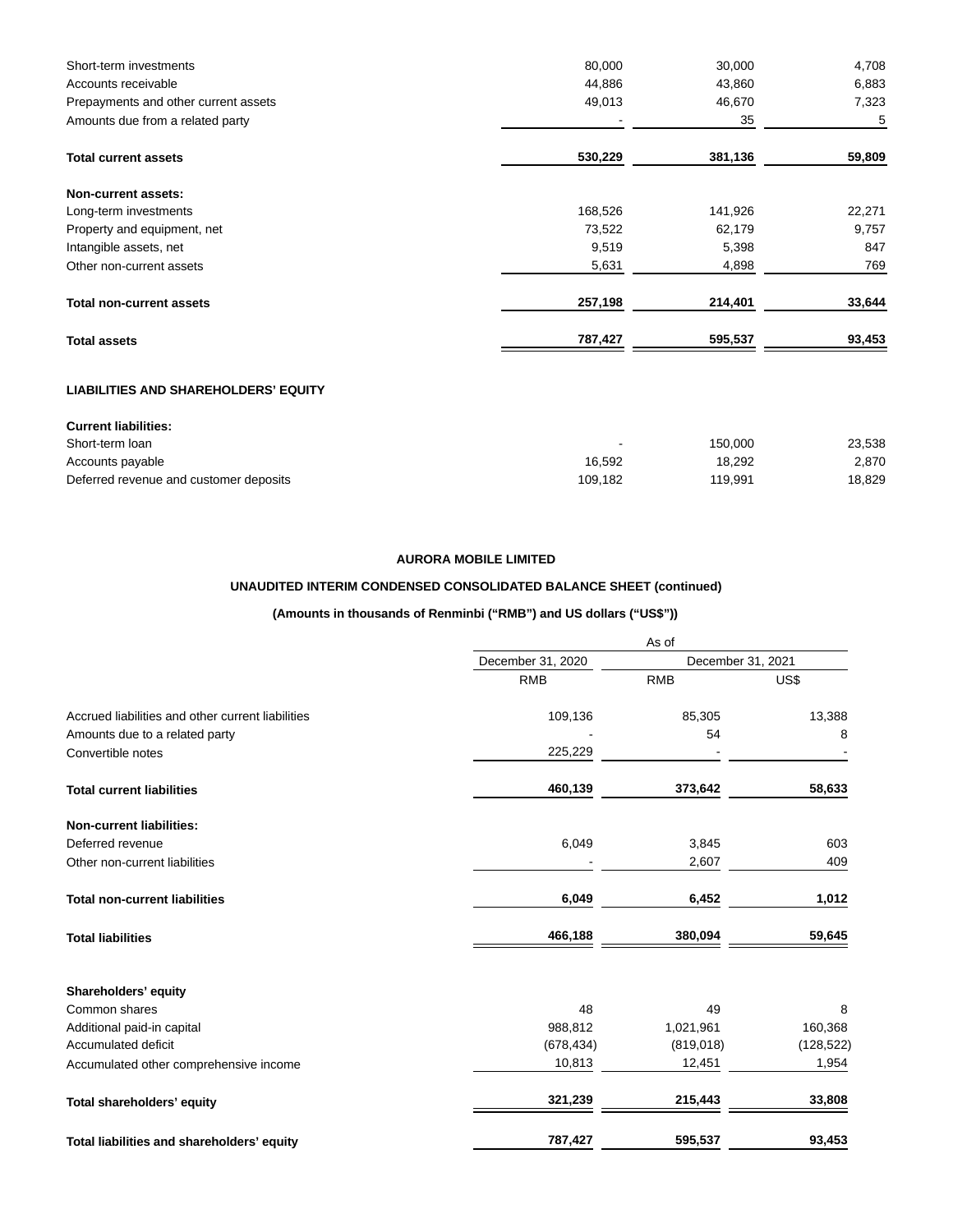## **AURORA MOBILE LIMITED**

# **RECONCILIATION OF GAAP AND NON-GAAP RESULTS**

# **(Amounts in thousands of Renminbi ("RMB") and US dollars ("US\$"))**

|                                                          |            | Three months ended |              |          | Twelve months ended |              |           |
|----------------------------------------------------------|------------|--------------------|--------------|----------|---------------------|--------------|-----------|
|                                                          | December   | September          |              |          | December            |              |           |
|                                                          | 31,        | 30,                | December 31, |          | 31,                 | December 31, |           |
|                                                          | 2020       | 2021               |              | 2021     | 2020                | 2021         |           |
|                                                          | <b>RMB</b> | <b>RMB</b>         | <b>RMB</b>   | US\$     | <b>RMB</b>          | <b>RMB</b>   | US\$      |
| <b>Reconciliation of Net Loss</b>                        |            |                    |              |          |                     |              |           |
| to Adjusted Net Loss:                                    |            |                    |              |          |                     |              |           |
| Net loss                                                 | (89,936)   | (35, 571)          | (35, 579)    | (5,582)  | (225,075)           | (140, 584)   | (22,060)  |
| Add:                                                     |            |                    |              |          |                     |              |           |
| Share-based                                              |            |                    |              |          |                     |              |           |
| compensation                                             | 5,912      | 7,754              | 3,422        | 537      | 28,858              | 30,212       | 4,741     |
| Reduction in force                                       |            |                    |              |          |                     |              |           |
| charges                                                  |            |                    | 3,917        | 615      |                     | 3,917        | 615       |
| Impairment of long-term                                  |            |                    |              |          |                     |              |           |
| investment                                               | 43,681     | 2,588              | 23,310       | 3,658    | 43,681              | 25,898       | 4,064     |
| Impairment of long-lived                                 |            |                    |              |          |                     |              |           |
| assets                                                   | 10,952     |                    |              |          | 10,952              |              |           |
| Change in fair value of                                  |            |                    |              |          |                     |              |           |
| foreign currency swap                                    |            |                    |              |          |                     |              |           |
| contract                                                 |            | (1,019)            | (3, 136)     | (492)    |                     | (6,060)      | (951)     |
| Adjusted net loss                                        | (29, 391)  | (26, 248)          | (8,066)      | (1, 264) | (141, 584)          | (86, 617)    | (13, 591) |
| <b>Reconciliation of Net Loss</b><br>to Adjusted EBITDA: |            |                    |              |          |                     |              |           |
| Net loss                                                 |            |                    |              | (5,582)  |                     |              | (22,060)  |
| Add:                                                     | (89,936)   | (35, 571)          | (35, 579)    |          | (225,075)           | (140, 584)   |           |
|                                                          |            |                    |              |          |                     |              |           |
| Income tax expenses                                      | 86         |                    | 21           | 3        | 86                  | 32           | 5         |
| Interest expense                                         | 2,821      | 1,936              | 1,901        | 298      | 11,724              | 8,815        | 1,383     |
| Depreciation of property                                 |            |                    |              |          |                     |              |           |
| and equipment                                            | 8,286      | 7,086              | 6,845        | 1,074    | 37,704              | 27,337       | 4,290     |
| Amortization of<br>intangible assets                     | 1,083      | 1,156              | 1,135        | 178      | 4,368               | 4,481        | 703       |
| <b>EBITDA</b>                                            | (77,660)   | (25, 393)          | (25, 677)    | (4,029)  | (171, 193)          | (99, 919)    | (15, 679) |
| Add:                                                     |            |                    |              |          |                     |              |           |
| Share-based                                              |            |                    |              |          |                     |              |           |
| compensation                                             | 5,912      | 7,754              | 3,422        | 537      | 28,858              | 30,212       | 4,741     |
| Reduction in force                                       |            |                    |              |          |                     |              |           |
| charges                                                  |            |                    | 3,917        | 615      |                     | 3,917        | 615       |
| Impairment of long-term                                  |            |                    |              |          |                     |              |           |
| investment                                               | 43,681     | 2,588              | 23,310       | 3,658    | 43,681              | 25,898       | 4,064     |
| Impairment of long-lived                                 |            |                    |              |          |                     |              |           |
| assets                                                   | 10,952     |                    |              |          | 10,952              |              |           |
| Change in fair value of                                  |            |                    |              |          |                     |              |           |
| foreign currency swap                                    |            |                    |              |          |                     |              |           |
| contract                                                 |            | (1,019)            | (3, 136)     | (492)    |                     | (6,060)      | (951)     |
| <b>Adjusted EBITDA</b>                                   | (17, 115)  | (16,070)           | 1,836        | 289      | (87, 702)           | (45, 952)    | (7, 210)  |

## **AURORA MOBILE LIMITED**

# **UNAUDITED SAAS BUSINESSES REVENUE**

| Twelve months ended |  |  |
|---------------------|--|--|
| December 31.        |  |  |
|                     |  |  |